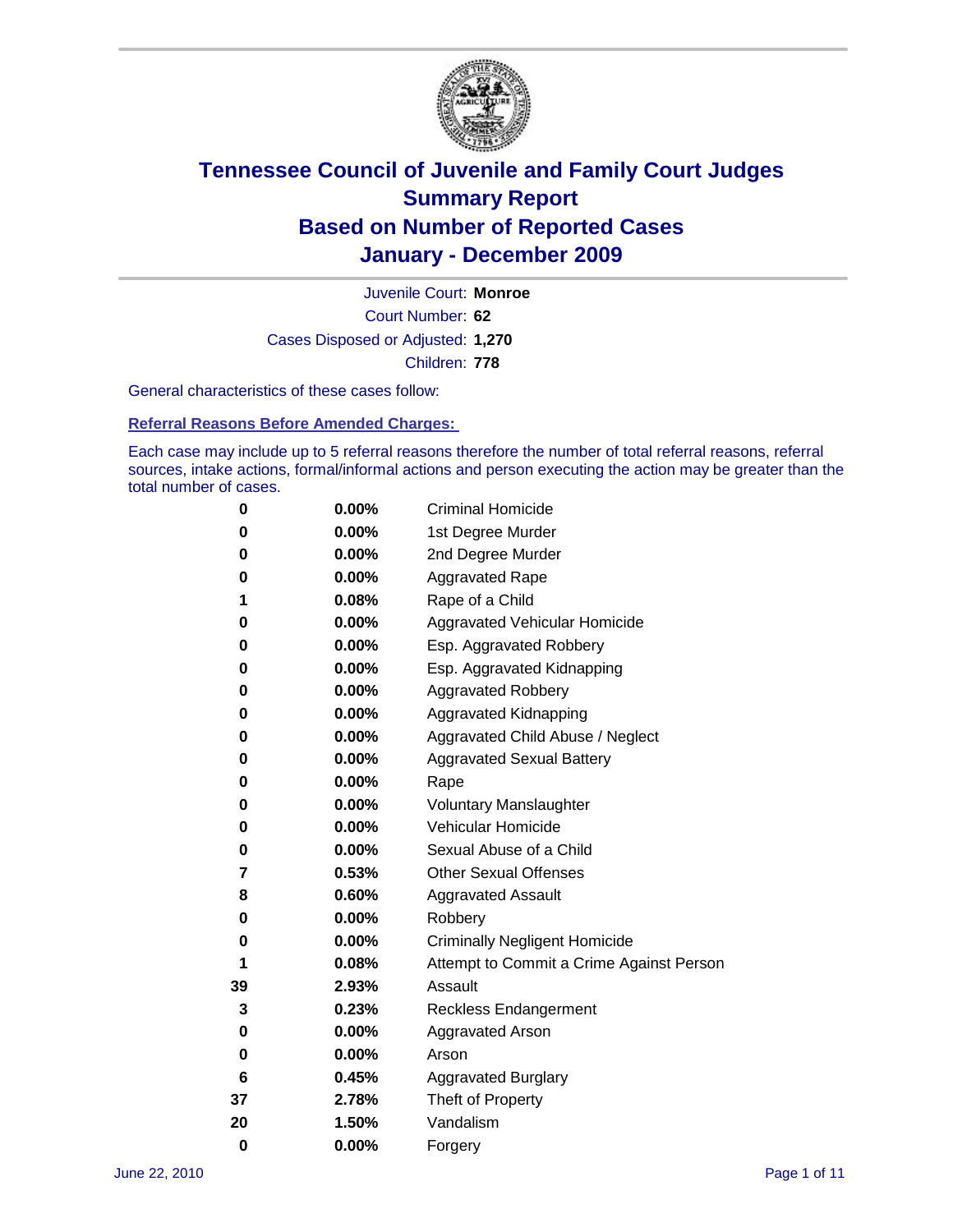

Court Number: **62** Juvenile Court: **Monroe** Cases Disposed or Adjusted: **1,270** Children: **778**

#### **Referral Reasons Before Amended Charges:**

Each case may include up to 5 referral reasons therefore the number of total referral reasons, referral sources, intake actions, formal/informal actions and person executing the action may be greater than the total number of cases.

| 0            | 0.00% | <b>Worthless Checks</b>                                     |
|--------------|-------|-------------------------------------------------------------|
| 0            | 0.00% | Illegal Possession / Fraudulent Use of Credit / Debit Cards |
| 5            | 0.38% | <b>Burglary</b>                                             |
| 0            | 0.00% | Unauthorized Use of a Vehicle                               |
| 0            | 0.00% | <b>Cruelty to Animals</b>                                   |
| 0            | 0.00% | Sale of Controlled Substances                               |
| 26           | 1.96% | <b>Other Drug Offenses</b>                                  |
| 4            | 0.30% | Possession of Controlled Substances                         |
| 0            | 0.00% | <b>Criminal Attempt</b>                                     |
| 2            | 0.15% | Carrying Weapons on School Property                         |
| 1            | 0.08% | Unlawful Carrying / Possession of a Weapon                  |
| $\mathbf{2}$ | 0.15% | <b>Evading Arrest</b>                                       |
| 0            | 0.00% | Escape                                                      |
| 0            | 0.00% | Driving Under Influence (DUI)                               |
| 4            | 0.30% | Possession / Consumption of Alcohol                         |
| 1            | 0.08% | Resisting Stop, Frisk, Halt, Arrest or Search               |
| 0            | 0.00% | <b>Aggravated Criminal Trespass</b>                         |
| 2            | 0.15% | Harassment                                                  |
| 0            | 0.00% | Failure to Appear                                           |
| 1            | 0.08% | Filing a False Police Report                                |
| 0            | 0.00% | Criminal Impersonation                                      |
| 27           | 2.03% | <b>Disorderly Conduct</b>                                   |
| 0            | 0.00% | <b>Criminal Trespass</b>                                    |
| 2            | 0.15% | <b>Public Intoxication</b>                                  |
| 0            | 0.00% | Gambling                                                    |
| 14           | 1.05% | Traffic                                                     |
| 0            | 0.00% | <b>Local Ordinances</b>                                     |
| 0            | 0.00% | Violation of Wildlife Regulations                           |
| 3            | 0.23% | Contempt of Court                                           |
| 44           | 3.31% | Violation of Probation                                      |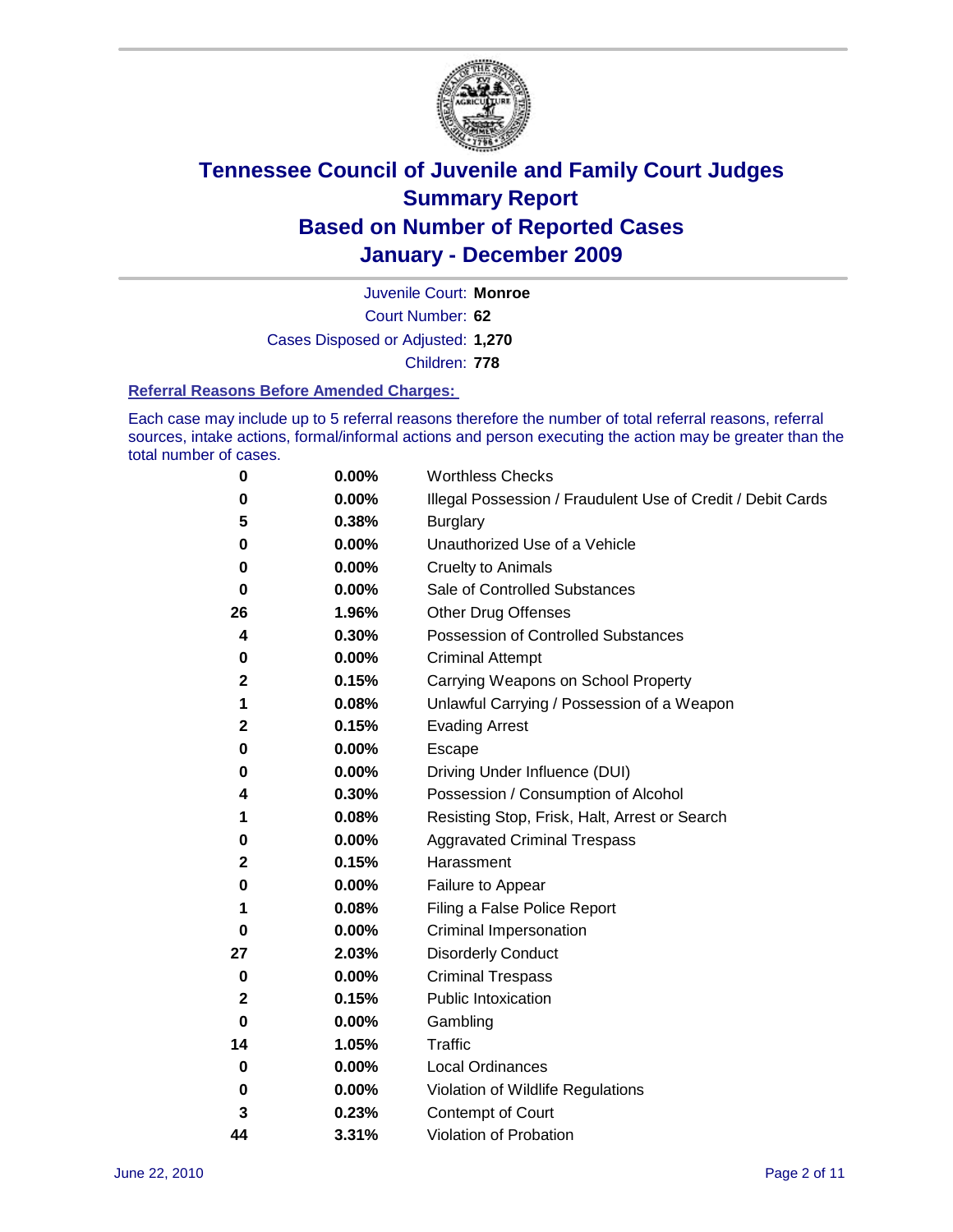

Court Number: **62** Juvenile Court: **Monroe** Cases Disposed or Adjusted: **1,270** Children: **778**

#### **Referral Reasons Before Amended Charges:**

Each case may include up to 5 referral reasons therefore the number of total referral reasons, referral sources, intake actions, formal/informal actions and person executing the action may be greater than the total number of cases.

| 0     | 0.00%   | Violation of Aftercare                 |
|-------|---------|----------------------------------------|
| 19    | 1.43%   | Unruly Behavior                        |
| 90    | 6.77%   | Truancy                                |
| 5     | 0.38%   | In-State Runaway                       |
| 0     | 0.00%   | Out-of-State Runaway                   |
| 15    | 1.13%   | Possession of Tobacco Products         |
| 0     | 0.00%   | Violation of a Valid Court Order       |
| 0     | 0.00%   | Violation of Curfew                    |
| 0     | 0.00%   | Sexually Abused Child                  |
| 0     | 0.00%   | <b>Physically Abused Child</b>         |
| 65    | 4.89%   | Dependency / Neglect                   |
| 1     | 0.08%   | <b>Termination of Parental Rights</b>  |
| 0     | 0.00%   | <b>Violation of Pretrial Diversion</b> |
| 0     | 0.00%   | Violation of Informal Adjustment       |
| 37    | 2.78%   | <b>Judicial Review</b>                 |
| 0     | 0.00%   | <b>Administrative Review</b>           |
| 160   | 12.04%  | <b>Foster Care Review</b>              |
| 125   | 9.41%   | Custody                                |
| 28    | 2.11%   | Visitation                             |
| 39    | 2.93%   | Paternity / Legitimation               |
| 416   | 31.30%  | <b>Child Support</b>                   |
| 0     | 0.00%   | <b>Request for Medical Treatment</b>   |
| 0     | 0.00%   | <b>Consent to Marry</b>                |
| 69    | 5.19%   | Other                                  |
| 1,329 | 100.00% | <b>Total Referrals</b>                 |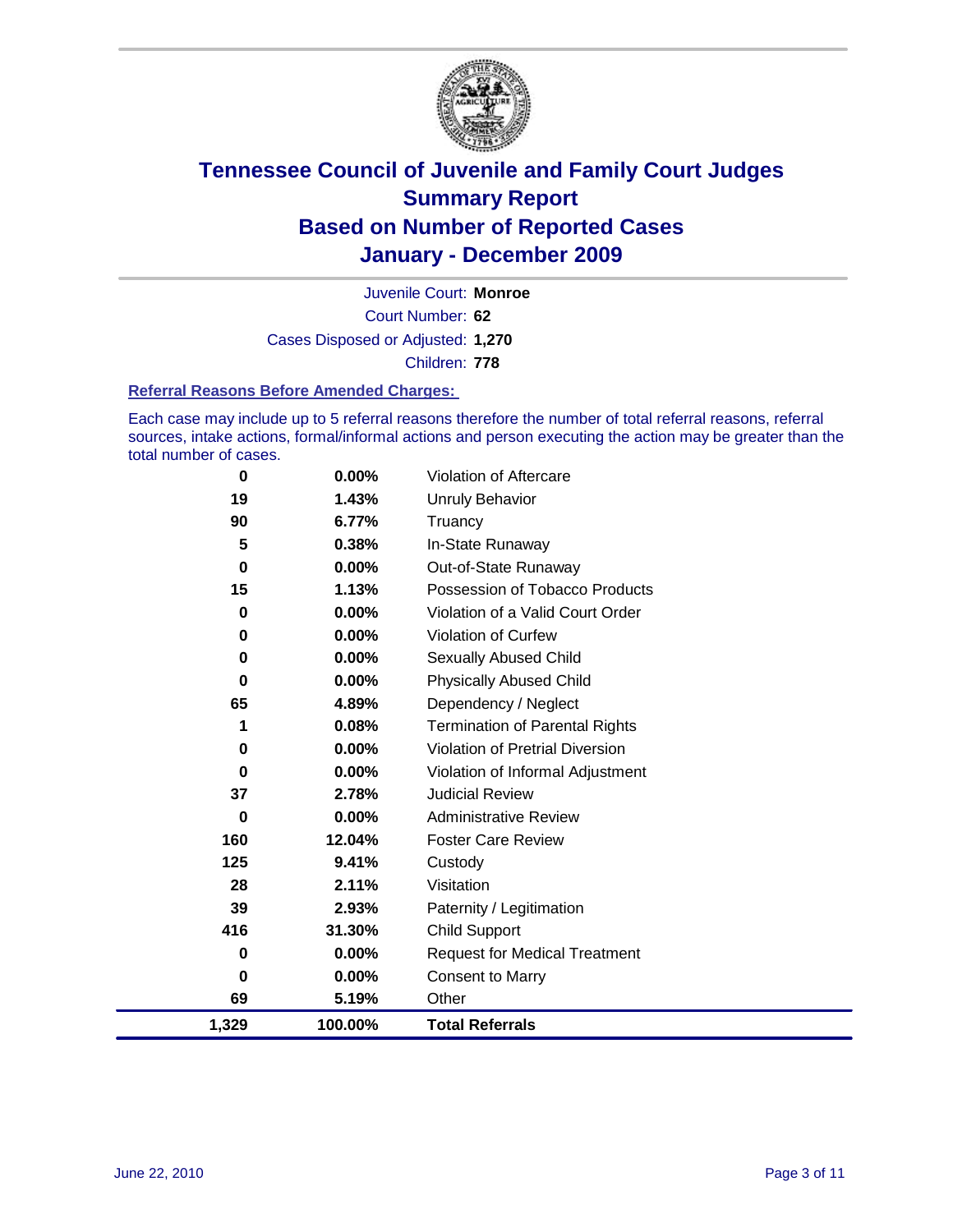

| 1,329                      | 100.00%                           | <b>Total Referral Sources</b>     |  |
|----------------------------|-----------------------------------|-----------------------------------|--|
| 1                          | 0.08%                             | Other                             |  |
| 0                          | 0.00%                             | Unknown                           |  |
| 0                          | $0.00\%$                          | Hospital                          |  |
| 0                          | 0.00%                             | Child & Parent                    |  |
| 13                         | 0.98%                             | Victim                            |  |
| 17                         | 1.28%                             | <b>Other Court</b>                |  |
| 0                          | $0.00\%$                          | Social Agency                     |  |
| 32                         | 2.41%                             | <b>Court Staff</b>                |  |
| 16                         | 1.20%                             | <b>District Attorney's Office</b> |  |
| 88                         | 6.62%                             | <b>Other State Department</b>     |  |
| 334                        | 25.13%                            | <b>DCS</b>                        |  |
| $\bf{0}$                   | $0.00\%$                          | <b>CSA</b>                        |  |
| 89                         | 6.70%                             | School                            |  |
| 434                        | 32.66%                            | Self                              |  |
| 42                         | 3.16%                             | Relatives                         |  |
| 40                         | 3.01%                             | Parents                           |  |
| 223                        | 16.78%                            | Law Enforcement                   |  |
| <b>Referral Sources: 1</b> |                                   |                                   |  |
|                            |                                   | Children: 778                     |  |
|                            | Cases Disposed or Adjusted: 1,270 |                                   |  |
|                            |                                   | Court Number: 62                  |  |
|                            | Juvenile Court: Monroe            |                                   |  |
|                            |                                   |                                   |  |

### **Age of Child at Referral: 2**

| 0   | 0.00%  | Unknown            |
|-----|--------|--------------------|
| 18  | 2.31%  | Ages 19 and Over   |
| 94  | 12.08% | Ages 17 through 18 |
| 153 | 19.67% | Ages 15 through 16 |
| 79  | 10.15% | Ages 13 through 14 |
| 54  | 6.94%  | Ages 11 through 12 |
| 380 | 48.84% | Ages 10 and Under  |
|     |        |                    |

<sup>1</sup> If different than number of Referral Reasons (1329), verify accuracy of your court's data.

<sup>2</sup> One child could be counted in multiple categories, verify accuracy of your court's data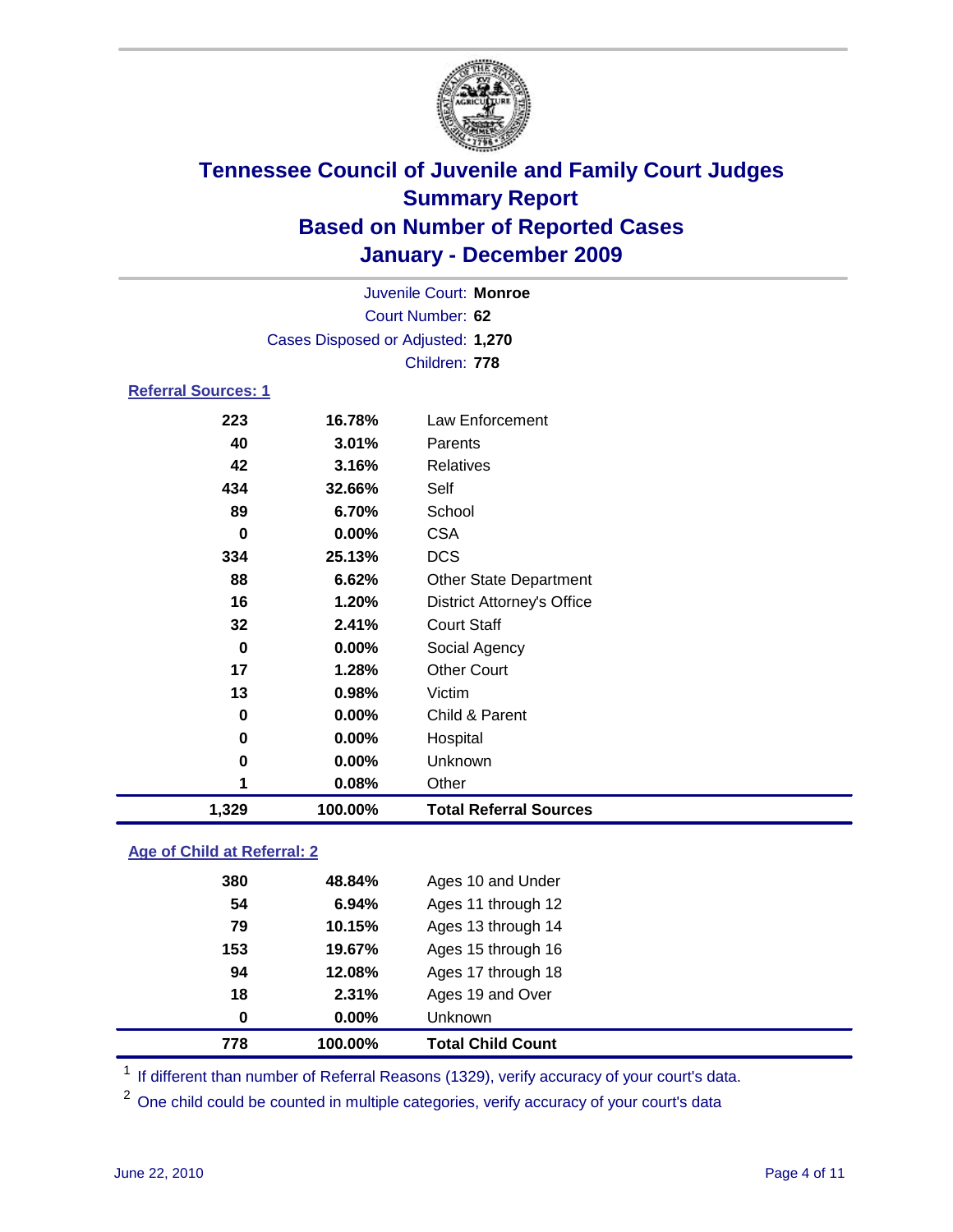

| Juvenile Court: Monroe                  |                                   |                          |  |  |
|-----------------------------------------|-----------------------------------|--------------------------|--|--|
|                                         | Court Number: 62                  |                          |  |  |
|                                         | Cases Disposed or Adjusted: 1,270 |                          |  |  |
|                                         |                                   | Children: 778            |  |  |
| Sex of Child: 1                         |                                   |                          |  |  |
| 463                                     | 59.51%                            | Male                     |  |  |
| 315                                     | 40.49%                            | Female                   |  |  |
| $\pmb{0}$                               | 0.00%                             | Unknown                  |  |  |
| 778                                     | 100.00%                           | <b>Total Child Count</b> |  |  |
| Race of Child: 1                        |                                   |                          |  |  |
| 726                                     | 93.32%                            | White                    |  |  |
| 15                                      | 1.93%                             | African American         |  |  |
| $\bf{0}$                                | 0.00%                             | Native American          |  |  |
| $\mathbf 0$                             | 0.00%                             | Asian                    |  |  |
| 21                                      | 2.70%                             | Mixed                    |  |  |
| 16                                      | 2.06%                             | Unknown                  |  |  |
| 778                                     | 100.00%                           | <b>Total Child Count</b> |  |  |
| <b>Hispanic Origin: 1</b>               |                                   |                          |  |  |
| 19                                      | 2.44%                             | Yes                      |  |  |
| 759                                     | 97.56%                            | <b>No</b>                |  |  |
| $\mathbf 0$                             | 0.00%                             | Unknown                  |  |  |
| 778                                     | 100.00%                           | <b>Total Child Count</b> |  |  |
| <b>School Enrollment of Children: 1</b> |                                   |                          |  |  |
| 504                                     | 64.78%                            | Yes                      |  |  |
| 264                                     | 33.93%                            | No                       |  |  |
| 10                                      | 1.29%                             | Unknown                  |  |  |
| 778                                     | 100.00%                           | <b>Total Child Count</b> |  |  |

One child could be counted in multiple categories, verify accuracy of your court's data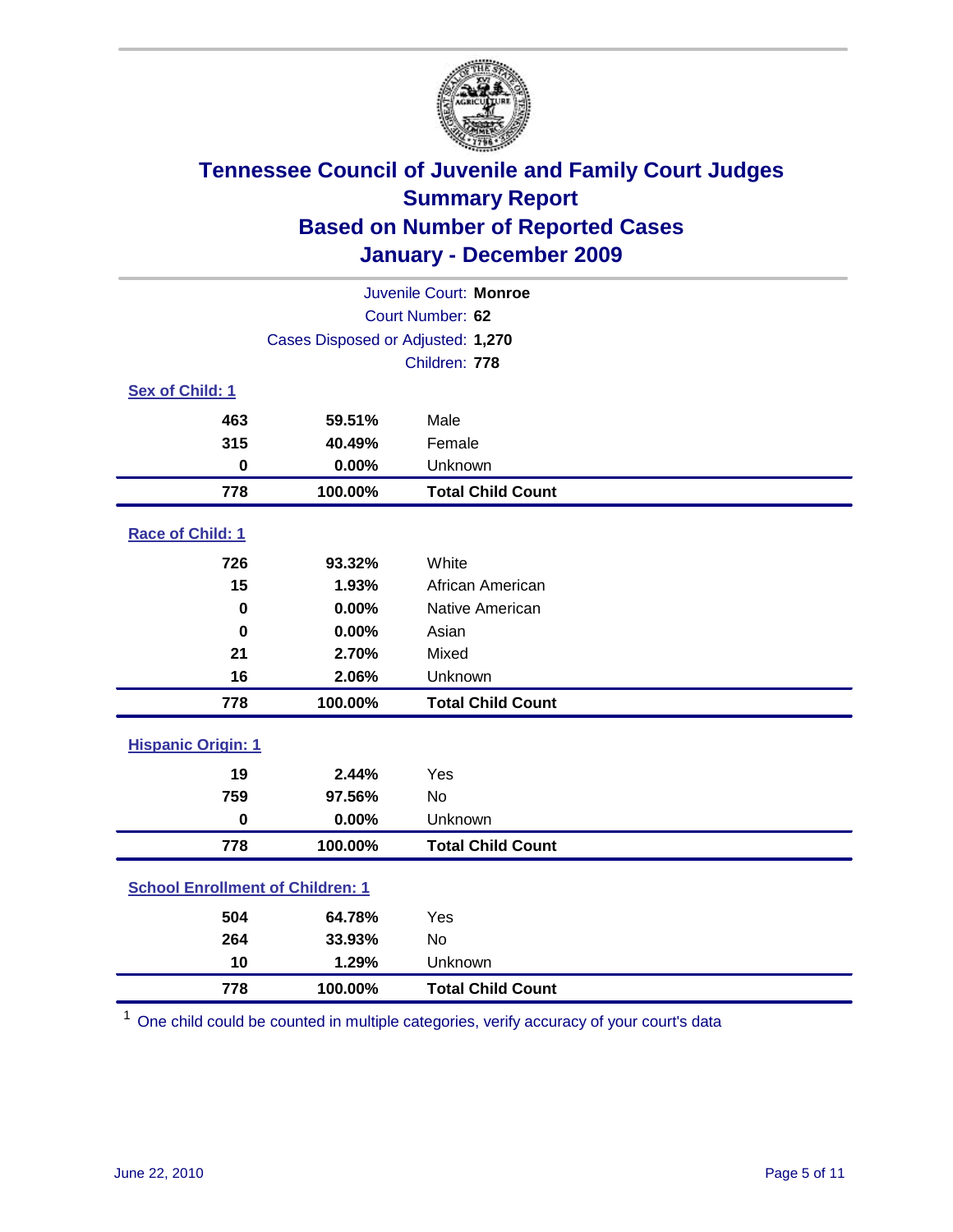

Court Number: **62** Juvenile Court: **Monroe** Cases Disposed or Adjusted: **1,270** Children: **778**

### **Living Arrangement of Child at Time of Referral: 1**

| 6            | 0.77%    | Other                        |
|--------------|----------|------------------------------|
| 60           | 7.71%    | Unknown                      |
| 8            | 1.03%    | Independent                  |
| 1            | 0.13%    | In an Institution            |
| 5            | 0.64%    | In a Residential Center      |
| $\mathbf{2}$ | 0.26%    | In a Group Home              |
| 42           | 5.40%    | With Foster Family           |
| 10           | 1.29%    | With Adoptive Parents        |
| 146          | 18.77%   | <b>With Relatives</b>        |
| 66           | 8.48%    | With Father                  |
| 343          | 44.09%   | With Mother                  |
| 11           | $1.41\%$ | With Mother and Stepfather   |
| 6            | 0.77%    | With Father and Stepmother   |
| 72           | 9.25%    | With Both Biological Parents |
|              |          |                              |

#### **Type of Detention: 2**

| 1.270 | 100.00%  | <b>Total Detention Count</b> |
|-------|----------|------------------------------|
| 1     | 0.08%    | Other                        |
| 1,256 | 98.90%   | Does Not Apply               |
| 0     | $0.00\%$ | Unknown                      |
| 0     | $0.00\%$ | <b>Psychiatric Hospital</b>  |
| 0     | 0.00%    | Jail - No Separation         |
| 0     | $0.00\%$ | Jail - Partial Separation    |
| 0     | 0.00%    | Jail - Complete Separation   |
| 13    | 1.02%    | Juvenile Detention Facility  |
| 0     | $0.00\%$ | Non-Secure Placement         |
|       |          |                              |

<sup>1</sup> One child could be counted in multiple categories, verify accuracy of your court's data

<sup>2</sup> If different than number of Cases (1270) verify accuracy of your court's data.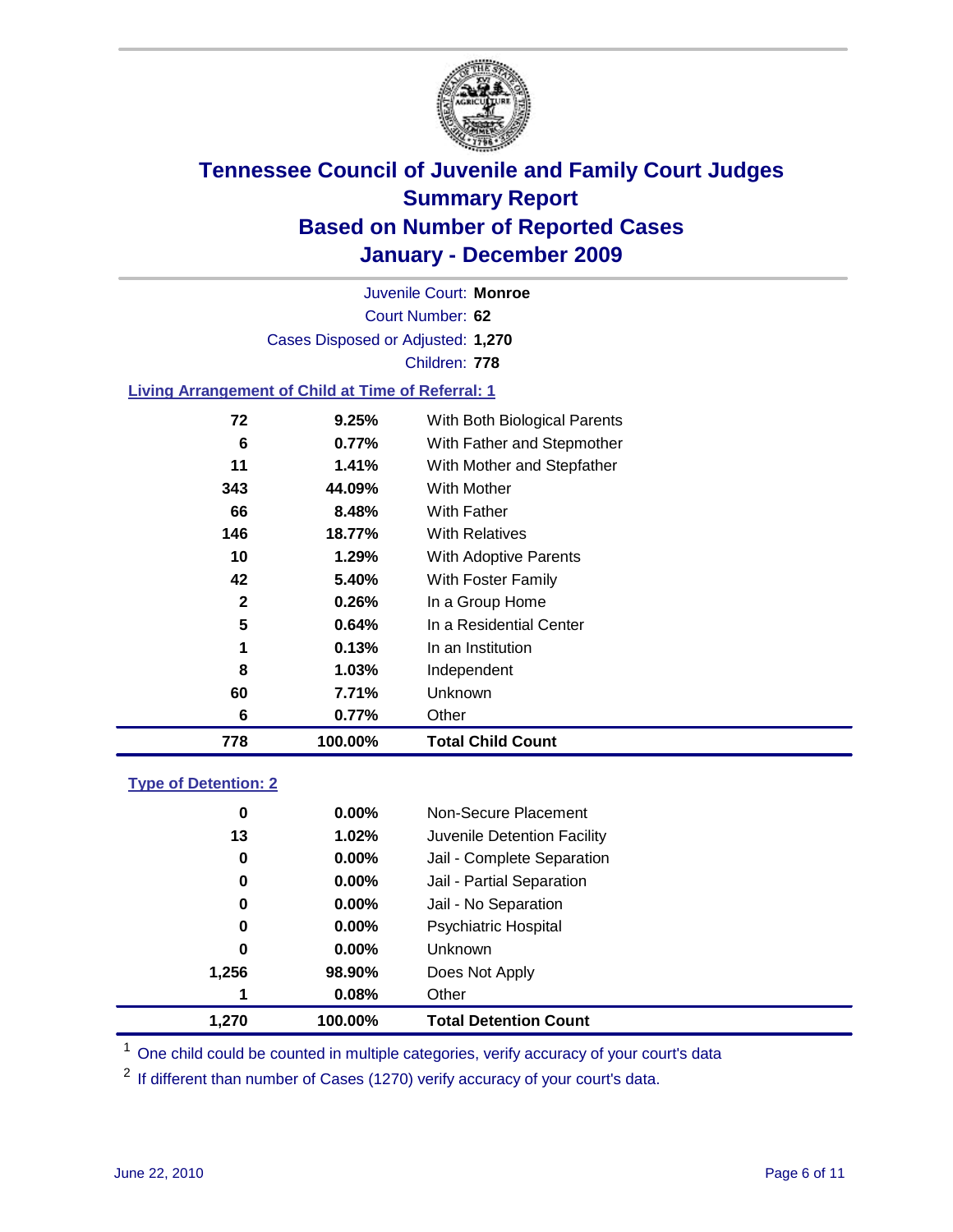

|                                                    | Juvenile Court: Monroe            |                                      |  |  |  |
|----------------------------------------------------|-----------------------------------|--------------------------------------|--|--|--|
|                                                    | Court Number: 62                  |                                      |  |  |  |
|                                                    | Cases Disposed or Adjusted: 1,270 |                                      |  |  |  |
|                                                    |                                   | Children: 778                        |  |  |  |
| <b>Placement After Secure Detention Hearing: 1</b> |                                   |                                      |  |  |  |
| 4                                                  | 0.31%                             | Returned to Prior Living Arrangement |  |  |  |
| 5                                                  | 0.39%                             | Juvenile Detention Facility          |  |  |  |
| $\bf{0}$                                           | 0.00%                             | Jail                                 |  |  |  |
| 3                                                  | 0.24%                             | Shelter / Group Home                 |  |  |  |
| $\mathbf 0$                                        | 0.00%                             | Foster Family Home                   |  |  |  |
| 0                                                  | 0.00%                             | Psychiatric Hospital                 |  |  |  |
|                                                    | 0.08%                             | Unknown                              |  |  |  |
| 1,256                                              | 98.90%                            | Does Not Apply                       |  |  |  |
| 1                                                  | 0.08%                             | Other                                |  |  |  |
| 1,270                                              | 100.00%                           | <b>Total Placement Count</b>         |  |  |  |
|                                                    |                                   |                                      |  |  |  |
| <b>Intake Actions: 2</b>                           |                                   |                                      |  |  |  |
| 926                                                | 69.68%                            | <b>Petition Filed</b>                |  |  |  |
| 57                                                 | 4.29%                             | <b>Motion Filed</b>                  |  |  |  |
| $\bf{0}$                                           | 0.00%                             | <b>Citation Processed</b>            |  |  |  |
| 0                                                  | 0.00%                             | Notification of Paternity Processed  |  |  |  |
| 207                                                | 15.58%                            | Scheduling of Judicial Review        |  |  |  |
| $\bf{0}$                                           | 0.00%                             | Scheduling of Administrative Review  |  |  |  |
| 126                                                | 9.48%                             | Scheduling of Foster Care Review     |  |  |  |
| $\bf{0}$                                           | 0.00%                             | <b>Unknown</b>                       |  |  |  |
| $\bf{0}$                                           | 0.00%                             | Does Not Apply                       |  |  |  |
| 13                                                 | 0.98%                             | Other                                |  |  |  |
| 1,329                                              | 100.00%                           | <b>Total Intake Count</b>            |  |  |  |

<sup>1</sup> If different than number of Cases (1270) verify accuracy of your court's data.

<sup>2</sup> If different than number of Referral Reasons (1329), verify accuracy of your court's data.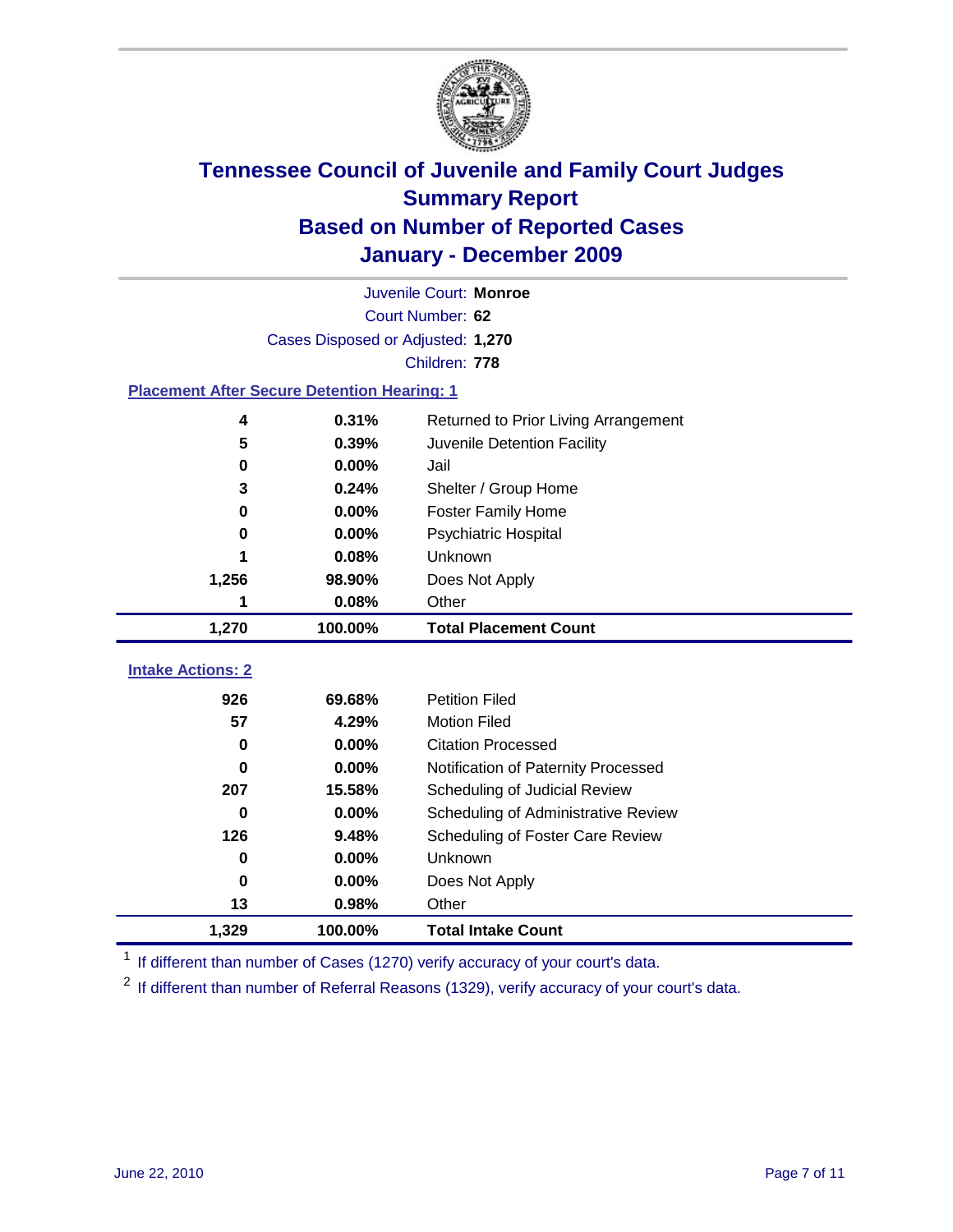

Court Number: **62** Juvenile Court: **Monroe** Cases Disposed or Adjusted: **1,270** Children: **778**

### **Last Grade Completed by Child: 1**

| $\mathbf 0$ | 0.00%   | Too Young for School         |
|-------------|---------|------------------------------|
| 0           | 0.00%   | Preschool                    |
| 0           | 0.00%   | Kindergarten                 |
| 0           | 0.00%   | 1st Grade                    |
| 0           | 0.00%   | 2nd Grade                    |
| 0           | 0.00%   | 3rd Grade                    |
| 1           | 0.13%   | 4th Grade                    |
| 7           | 0.90%   | 5th Grade                    |
| 16          | 2.06%   | 6th Grade                    |
| 18          | 2.31%   | 7th Grade                    |
| 18          | 2.31%   | 8th Grade                    |
| 18          | 2.31%   | 9th Grade                    |
| 22          | 2.83%   | 10th Grade                   |
| 19          | 2.44%   | 11th Grade                   |
| 3           | 0.39%   | 12th Grade                   |
| 0           | 0.00%   | Non-Graded Special Ed        |
| 3           | 0.39%   | <b>GED</b>                   |
| 0           | 0.00%   | Graduated                    |
| 237         | 30.46%  | <b>Never Attended School</b> |
| 416         | 53.47%  | Unknown                      |
| $\bf{0}$    | 0.00%   | Other                        |
| 778         | 100.00% | <b>Total Child Count</b>     |

### **Enrolled in Special Education: 1**

| 408<br>778 | 52.44%<br>100.00% | Unknown<br><b>Total Child Count</b> |
|------------|-------------------|-------------------------------------|
| 354        | 45.50%            | No                                  |
|            | 16<br>2.06%       | Yes                                 |

One child could be counted in multiple categories, verify accuracy of your court's data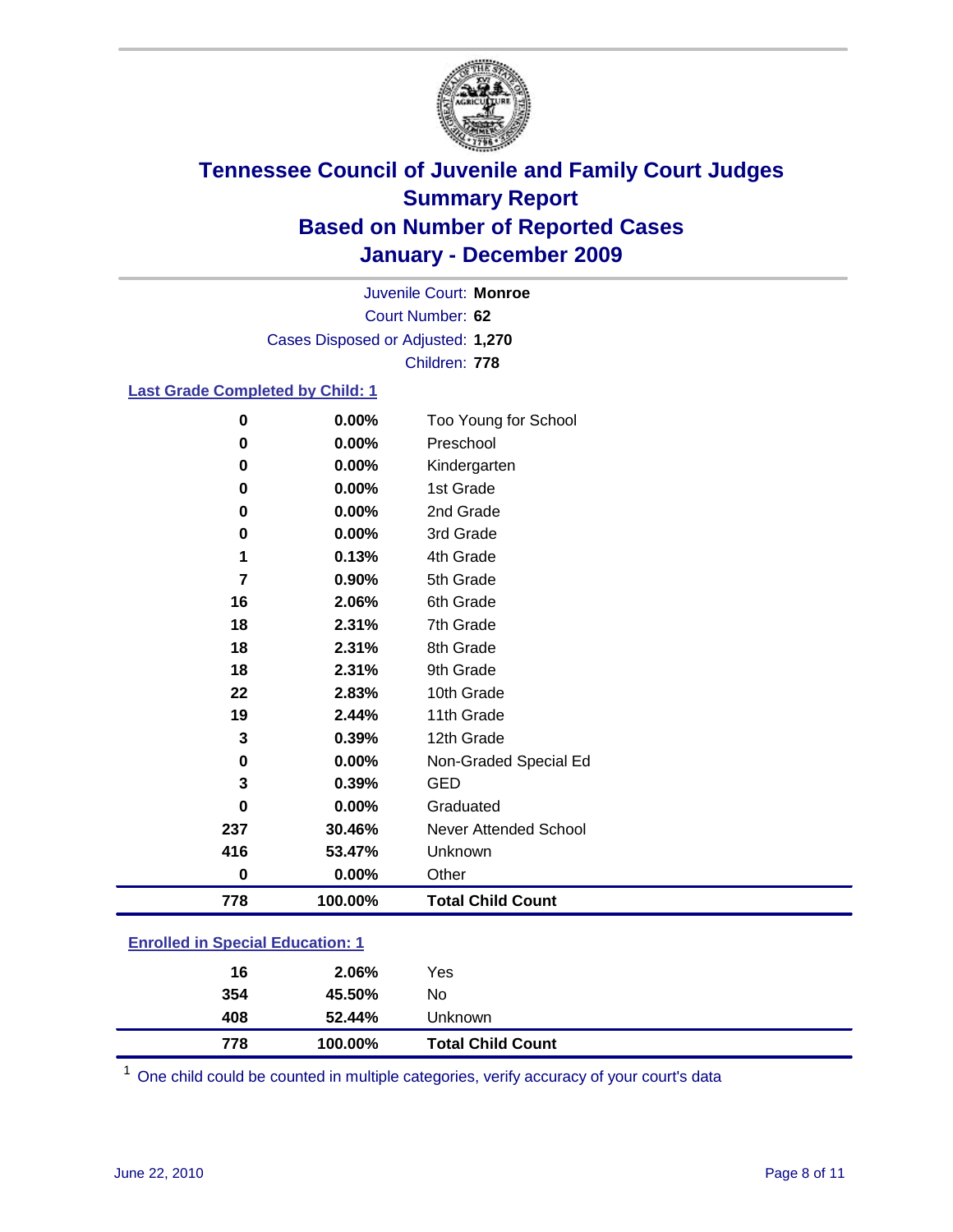

|       | Juvenile Court: Monroe            |                           |  |  |  |
|-------|-----------------------------------|---------------------------|--|--|--|
|       | Court Number: 62                  |                           |  |  |  |
|       | Cases Disposed or Adjusted: 1,270 |                           |  |  |  |
|       | Children: 778                     |                           |  |  |  |
|       | <b>Action Executed By: 1</b>      |                           |  |  |  |
| 928   | 69.83%                            | Judge                     |  |  |  |
| 401   | 30.17%                            | Referee                   |  |  |  |
| 0     | $0.00\%$                          | <b>YSO</b>                |  |  |  |
| 0     | 0.00%                             | Other                     |  |  |  |
| 0     | 0.00%                             | Unknown                   |  |  |  |
| 1,329 | 100.00%                           | <b>Total Action Count</b> |  |  |  |

### **Formal / Informal Actions: 1**

| 102   | 7.67%    | Dismissed                                        |
|-------|----------|--------------------------------------------------|
|       | 0.08%    | Retired / Nolle Prosequi                         |
| 201   | 15.12%   | <b>Complaint Substantiated Delinquent</b>        |
| 54    | 4.06%    | <b>Complaint Substantiated Status Offender</b>   |
| 51    | 3.84%    | <b>Complaint Substantiated Dependent/Neglect</b> |
| 0     | 0.00%    | <b>Complaint Substantiated Abused</b>            |
| 0     | 0.00%    | <b>Complaint Substantiated Mentally III</b>      |
| 0     | $0.00\%$ | Informal Adjustment                              |
| 29    | 2.18%    | <b>Pretrial Diversion</b>                        |
| 11    | 0.83%    | <b>Transfer to Adult Court Hearing</b>           |
| 0     | $0.00\%$ | Charges Cleared by Transfer to Adult Court       |
| 853   | 64.18%   | Special Proceeding                               |
| 3     | 0.23%    | <b>Review Concluded</b>                          |
| 15    | 1.13%    | Case Held Open                                   |
| 9     | 0.68%    | Other                                            |
| 0     | $0.00\%$ | <b>Unknown</b>                                   |
| 1,329 | 100.00%  | <b>Total Action Count</b>                        |

<sup>1</sup> If different than number of Referral Reasons (1329), verify accuracy of your court's data.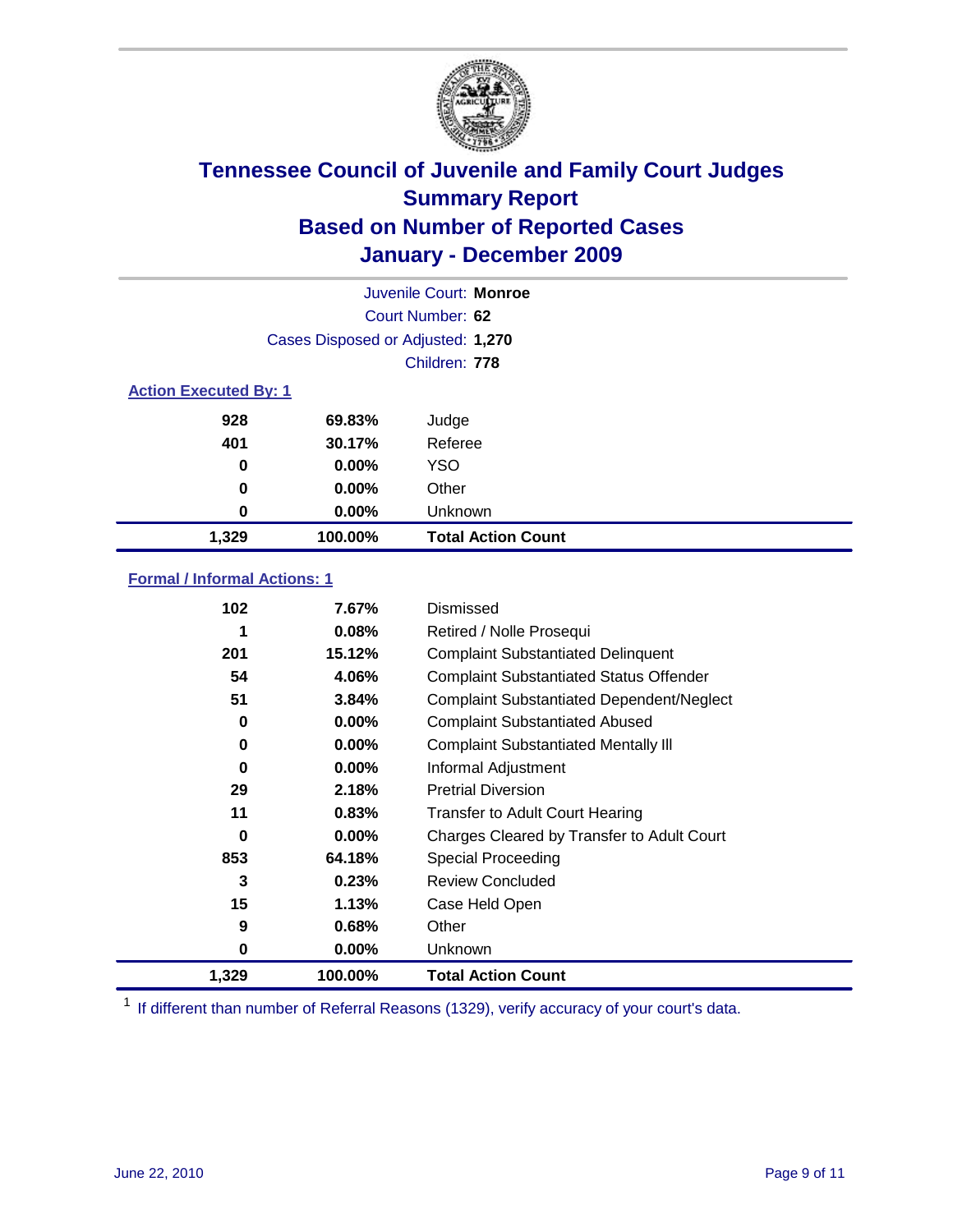

|                       |                                   | Juvenile Court: Monroe                                |
|-----------------------|-----------------------------------|-------------------------------------------------------|
|                       |                                   | Court Number: 62                                      |
|                       | Cases Disposed or Adjusted: 1,270 |                                                       |
|                       |                                   | Children: 778                                         |
| <b>Case Outcomes:</b> |                                   | There can be multiple outcomes for one child or case. |
| 109                   | 3.75%                             | <b>Case Dismissed</b>                                 |
| 4                     | 0.14%                             | Case Retired or Nolle Prosequi                        |
| 28                    | 0.96%                             | Warned / Counseled                                    |
| 414                   | 14.24%                            | Held Open For Review                                  |
| 99                    | 3.40%                             | Supervision / Probation to Juvenile Court             |
| 0                     | 0.00%                             | <b>Probation to Parents</b>                           |
| 0                     | 0.00%                             | Referral to Another Entity for Supervision / Service  |
| 31                    | 1.07%                             | Referred for Mental Health Counseling                 |
| 79                    | 2.72%                             | Referred for Alcohol and Drug Counseling              |
| 0                     | 0.00%                             | <b>Referred to Alternative School</b>                 |
| 0                     | 0.00%                             | Referred to Private Child Agency                      |
| 1                     | 0.03%                             | Referred to Defensive Driving School                  |
| 0                     | 0.00%                             | Referred to Alcohol Safety School                     |
| 0                     | 0.00%                             | Referred to Juvenile Court Education-Based Program    |
| 24                    | 0.83%                             | Driver's License Held Informally                      |
| 0                     | 0.00%                             | <b>Voluntary Placement with DMHMR</b>                 |
| 2                     | 0.07%                             | <b>Private Mental Health Placement</b>                |
| 0                     | 0.00%                             | <b>Private MR Placement</b>                           |
| 0                     | 0.00%                             | Placement with City/County Agency/Facility            |
| 69                    | 2.37%                             | Placement with Relative / Other Individual            |
| 20                    | 0.69%                             | Fine                                                  |
| 181                   | 6.22%                             | <b>Public Service</b>                                 |
| 19                    | 0.65%                             | Restitution                                           |
| 0                     | 0.00%                             | <b>Runaway Returned</b>                               |
| 60                    | 2.06%                             | No Contact Order                                      |
| 0                     | 0.00%                             | Injunction Other than No Contact Order                |
| $\mathbf 2$           | 0.07%                             | <b>House Arrest</b>                                   |
| 0                     | 0.00%                             | <b>Court Defined Curfew</b>                           |
| 0                     | 0.00%                             | Dismissed from Informal Adjustment                    |
| 0                     | 0.00%                             | <b>Dismissed from Pretrial Diversion</b>              |
| 0                     | 0.00%                             | Released from Probation                               |
| 4                     | 0.14%                             | <b>Transferred to Adult Court</b>                     |
| 0                     | $0.00\%$                          | <b>DMHMR Involuntary Commitment</b>                   |